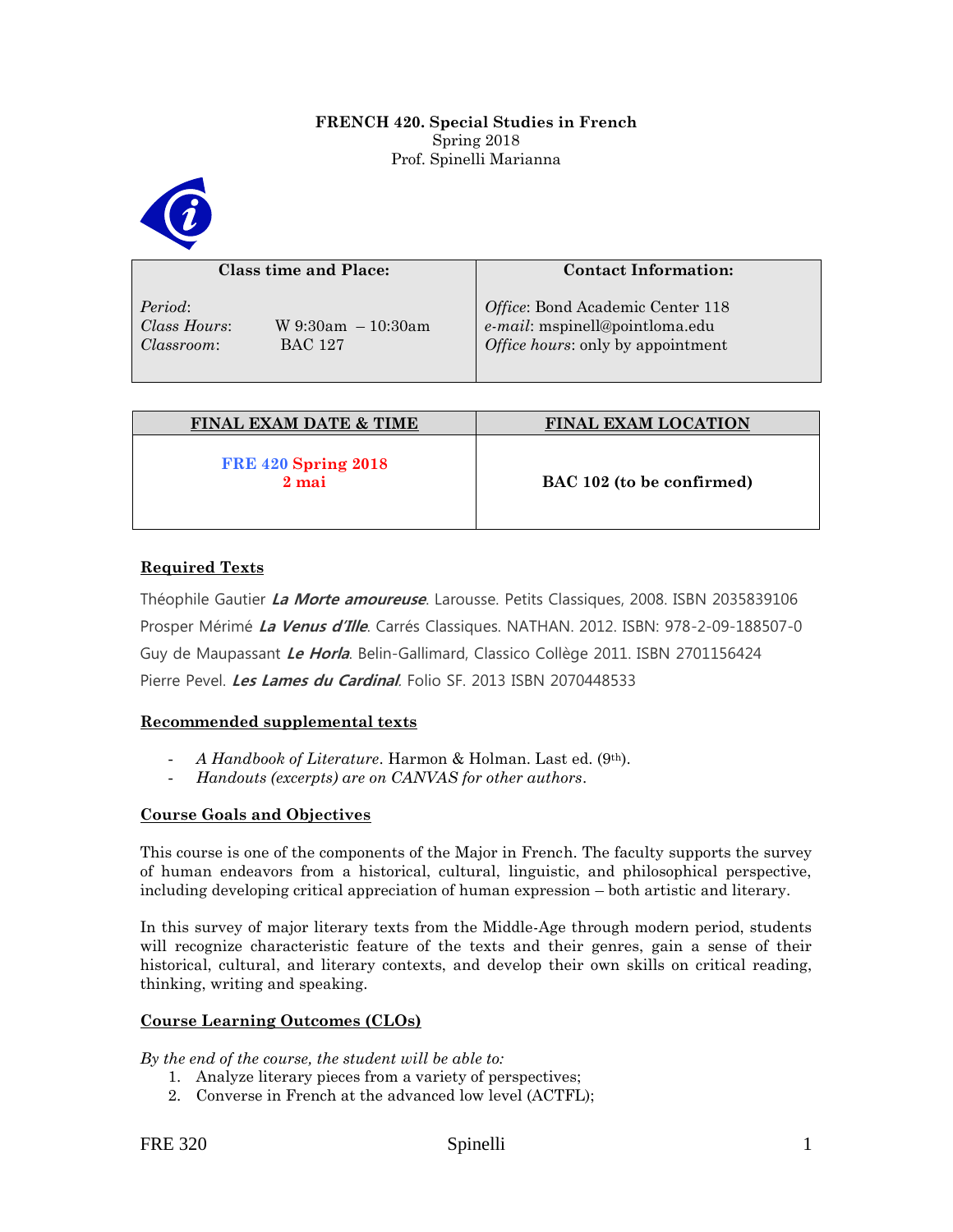- 3. Exhibit reading comprehension at the advanced low level (ACTFL);
- 4. Discuss and write about the influence of their own perspective on cultural interconnections through engagement with local, national or international communities.

## **COURSE CREDIT HOUR INFORMATION**

This class meets the Carnegie Unit minimum requirement of 750 minutes of instructional time + 1500 minutes of out-of-class work per 1 unit of credit. Specific details about how the class meets these requirements are included here in the course syllabus.

### **Course Activities and Resources**

We will use an instructional ensemble whose core program is designed to prepare students to be exposed to either full or part of literary pieces.

Homework is assigned on a daily basis **and should be turned in as listed in the daily schedule**.

### **Requirements**

- **1.** Attendance. Your physical presence in class is very important to get the full immersion experience. If you are not present in class, you cannot perform oral exercises and you will lose participation points. Students, whether present or absent, are responsible for the material listed in the class, syllabus as well as for any extra material presented in class. If a student misses a class, s/he should procure notes from another student and study the material in the book, photocopies or posted on Canvas.
- **2.** Participation in classroom assignments. It is not enough to come to class. You need to engage actively in the oral and written exercises presented in class. Class participation is measured by one's willingness to talk in class and to communicate as fully as possible. It is also measured by one's willingness to attend class regularly and to complete assignments. Participation consists of attendance, group and partnered discussions, answer and intervention around class questions, brief writing assignments in and out of class, pop quizzes on the day's reading or previous readings or discussions.
- **3.** Completion of daily assignments. Before you come to class, finish readings and preparations for the day and hand it in. Late work will not be accepted for credit, though it will be corrected. Work is considered late if it is handed in after it has been handed back or discussed in class. Homework is to be turned in at the beginning of the class. No reminders will be provided since it is assumed that students are adults capable of reading the syllabus. **Write one original critical paper of 5 pages** on assigned topic. This paper needs to follow the MLA style to acknowledge the issue of others' words and ideas.
- **4.** Preparation for the two exams. Get ready well in advance for the exams. THERE ARE NO MAKE-UPS! A missed exam counts as a zero. If the student has an official excuse (doctor's note or family tragedy) for an absence, the zero is deleted. Such excuses need to be given to the professor within a few days of the absence. If an absence is prolonged (more than three classes), the student must contact the professor immediately. The day of exam cannot be changed.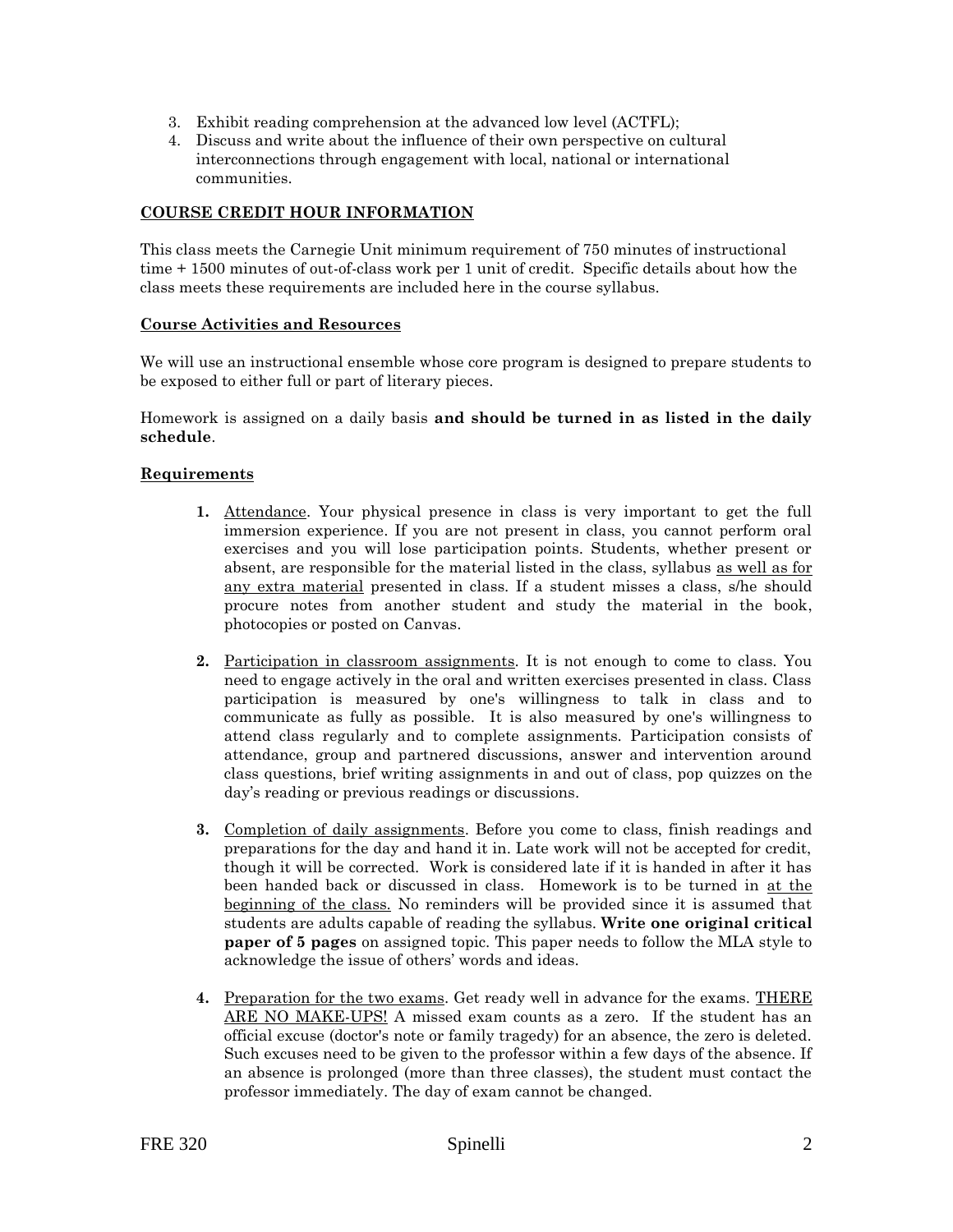| 95.<br>-100: A   | 95: A<br>90-    | $B+$<br>$85-90:$ | $80 - 85 : B$ | 75-80:B-   |
|------------------|-----------------|------------------|---------------|------------|
| $75:C+$<br>$70-$ | $-70:$ C<br>65- | $60-65$ :C-      | $55-60:D+$    | $50-55$ :D |

#### **Grading of the class**

| Class Discussion Participation | 10% |
|--------------------------------|-----|
| Daily assignments              | 40% |
| Essay Atelier                  | 10% |
| Midterm exam                   | 20% |
| Final exam                     | 20% |

#### **Academic Accommodations**

All students are expected to meet the established standards for this course. Students with learning disabilities who may need accommodations should discuss options with the Academic Support Center **during the first two weeks** of class. The ASC will contact professors with suggested classroom needs and accommodations. Approved documentation must be file in the ASC prior to the start of the semester.

#### **Departmental Policy on Academic Honesty**

The Department of Literature, Journalism, and Modern Languages deems intellectual and academic integrity critical to academic success and personal development; therefore, any unethical practice will be detrimental to the student's academic record and more character. Students who present the work of others as if it were their own commit plagiarism. Presenting another's work as one's own includes, but is not limited to, borrowing another student's work, buying a paper, using the thoughts or ideas of others as one's own (using information in a paper without citation), and copying information from the Internet without citation. Plagiarized work will result in a failing grade for the assignment and possibly for the course. In either event, a written report will be filed with the department chair and the area dean. The dean will review the report and submit it to the Provost and the Vice President for Student Development. It will then be placed in the student's academic file.

#### **Originality and editing**

**All work presented for a grade in this class must be written in French** from scratch after the assignment is given. NO papers written for high school or other college classes (simultaneously or otherwise) should be submitted. Originality of thought, creative presentation, and appropriate use of scholarly concepts and terms, without turning the essay into a jargon-driven text, are encouraged. Always edit and proofread out-of-class writing of a polished presentation in MLA form. Assistance in editing and proofreading for preferred French diction and syntax is permitted; the ideas, organization, and expression are to be the student's own. **All papers need to be in print** (no hand written papers).

#### **Classroom Rules**

Please do turn off your cellular phone when you come in class. If you use a computer to take note, you are not allow to check your email or surf the internet.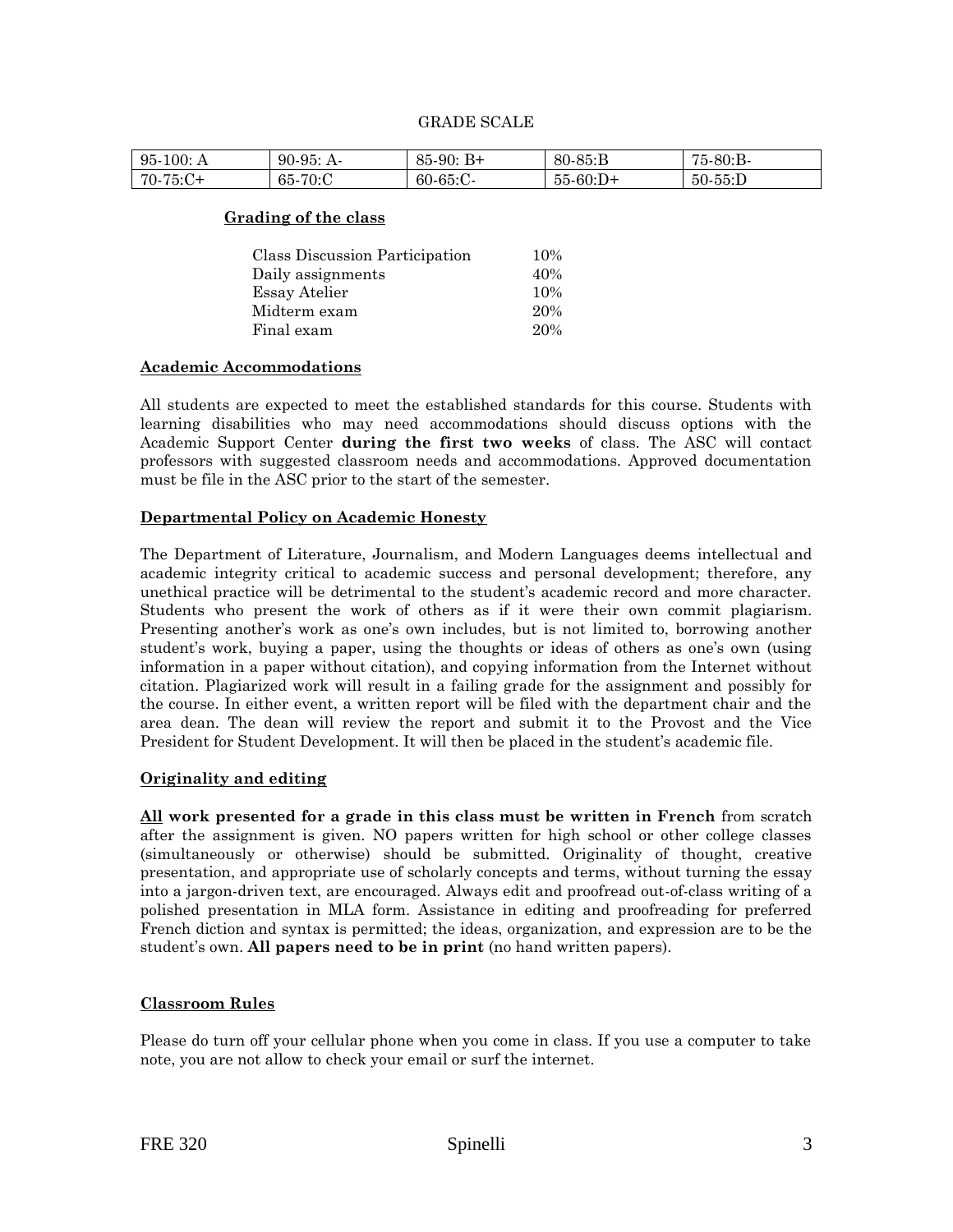## **FINAL EXAMINATION POLICY**

Successful completion of this class requires taking the final examination **on its scheduled day**. The final examination schedule is posted on the Class Schedules site. No requests for early examinations or alternative days will be approved.

In the rare case that a student is scheduled for more than three (3) final examinations on the same day, the student is authorized to contact each professor in order to work out an alternate time for one of those examinations. Department chairs/school deans and college deans need not be involved in the process of making this accommodation.

| <b>FINAL EXAM DATE &amp; TIME</b>     | <b>FINAL EXAM LOCATION</b> |
|---------------------------------------|----------------------------|
| <b>FRE 420 Spring 2018</b><br>$2$ mai | BAC 102 (to be confirmed)  |

## **USE OF TECHNOLOGY**

Point Loma Nazarene University encourages the use of technology for learning, communication, and collaboration. This course requires access to computers, software programs, and the Internet. At some point during the semester you will have a problem with technology, but these problems will not normally be accepted as excuses for unfinished work. Protect yourself by doing the following: Save work often and make regular backups of files in a different location from the originals, plan ahead so that you will have time to use the oncampus computers and printers if necessary, and practice safe computing when surfing the web and checking email.

When you are online on CANVAS, in connection with the class lesson, YOU CANNOT access any other page or internet, or your email, or Facebook, etc, unless requested by your professor. If you are not on CANVAS, you will asked to leave the class and will lose the point of participation for this class. You also need to turn off your phone or other electronic device.

## **TUTORIAL SERVICES**

**T**he PLNU Tutorial Center is available free of charge for all current **undergraduate** PLNU students. It offers tutoring for most subjects, as well as general help with paper editing, study skills, etc. The Tutorial Center is located on the south end of Bond Academic Center, next to the Study Abroad offices. The Tutorial Centers is typically open Monday-Thursday from 8:00AM until 9:00PMand Friday from 8:00AM until 3:00PM. Please note that the Tutorial Center is closed from 9:30-10:30AM, Monday, Wednesday, and Friday, and 5:00- 6:00PM every evening. Tutoring is available by appointment only, and appointments must be made at least one day in advance. Appointments may be arranged in person at the Tutorial Center, over the phone at (619) 849-2593, or via email at TutorialServices@pointloma.edu.